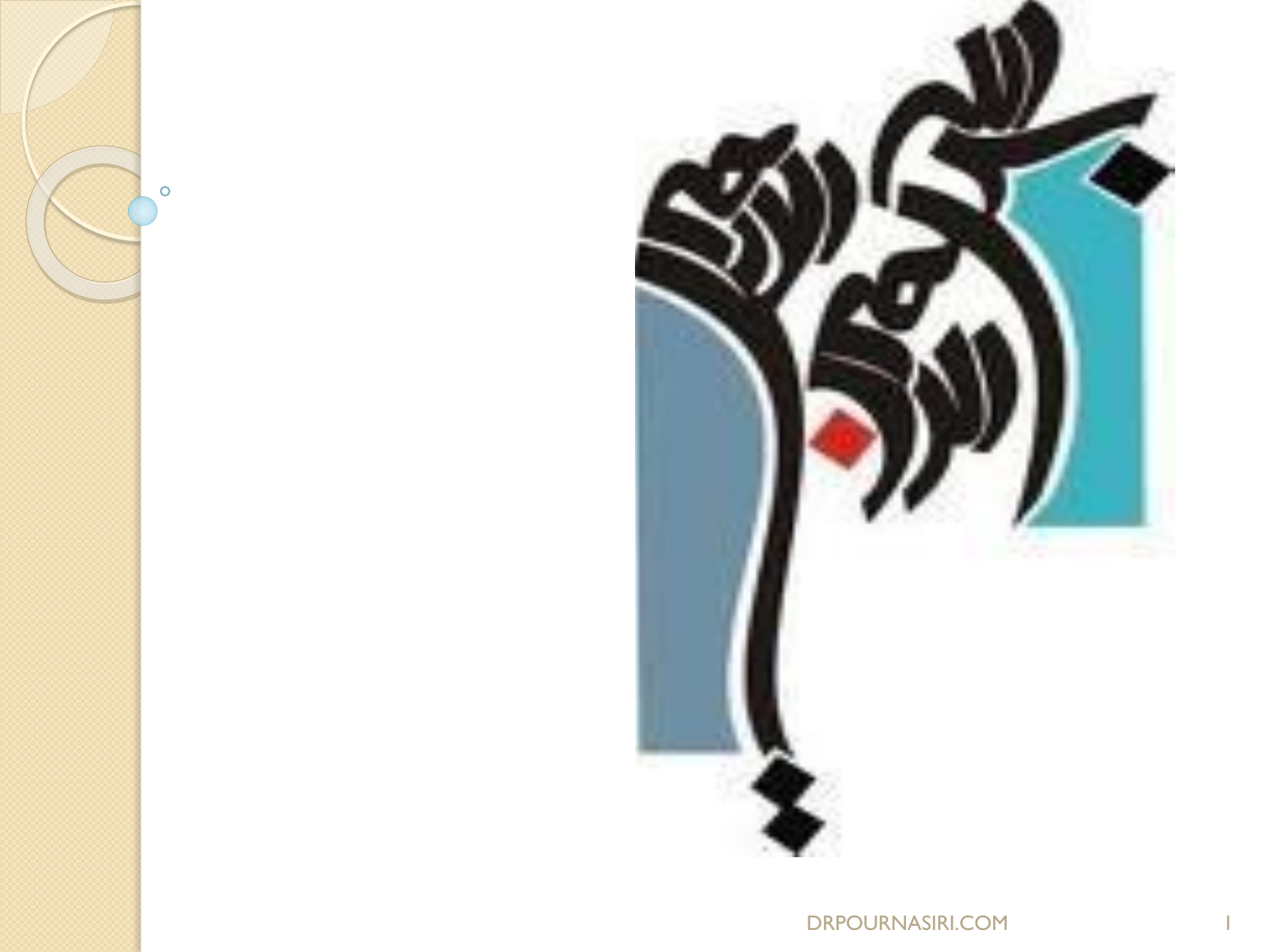

DRPOURNASIRI.COM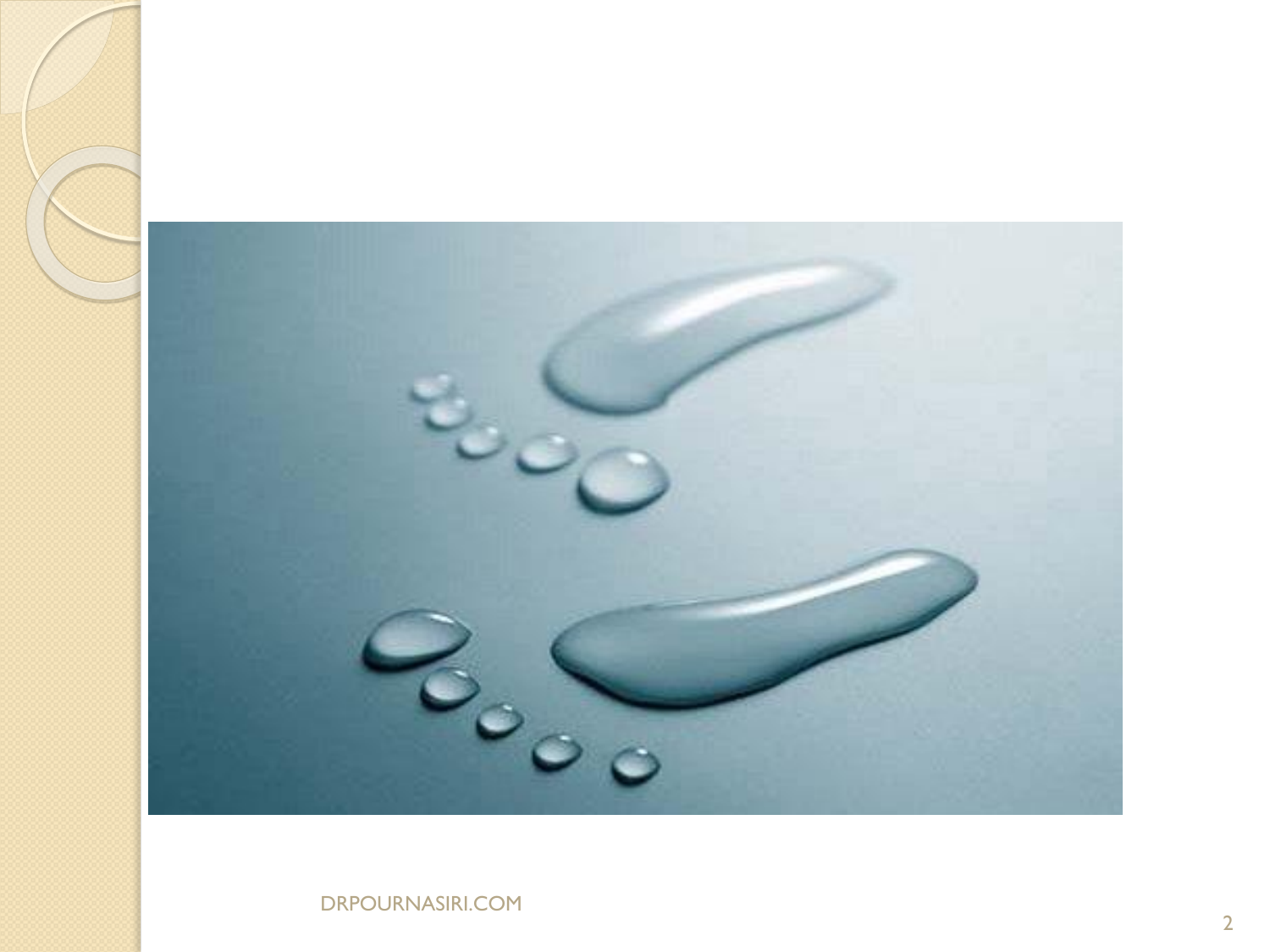# Fluid therapy in anuria/polyuria

#### *Dr.Zahra Pournasiri*

 $\circ$ 

Pediatric Nephrologist Associate Professor Of Pediatric, Shahid Beheshti University Of Medical Sciences, loghman hospital *SBMU*

WWW.DRPOURNASIRI.COM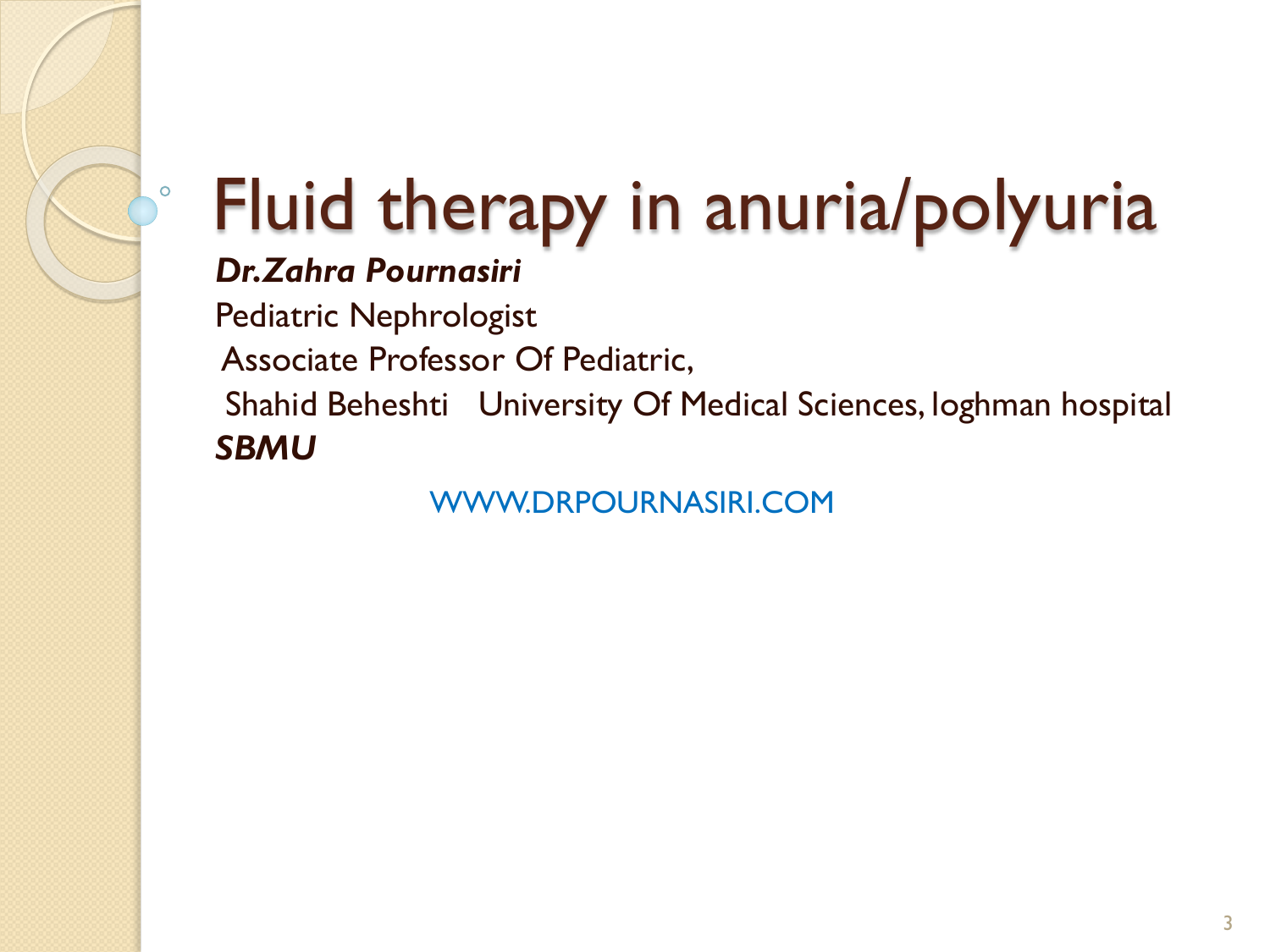

#### The Holliday and Segar method

|                    | Table 56-2   Body Weight Method for Calculating Daily<br>Maintenance Fluid Volume |  |  |  |  |  |
|--------------------|-----------------------------------------------------------------------------------|--|--|--|--|--|
| <b>BODY WEIGHT</b> | <b>FLUID PER DAY</b>                                                              |  |  |  |  |  |
| $0 - 10$ kg        | $100$ mL/kg                                                                       |  |  |  |  |  |
| 11-20 $kg$         | 1,000 mL + 50 mL/kg for each kg >10 kg                                            |  |  |  |  |  |
| $>20$ kg           | 1,500 mL + 20 mL/kg for each kg >20 kg*                                           |  |  |  |  |  |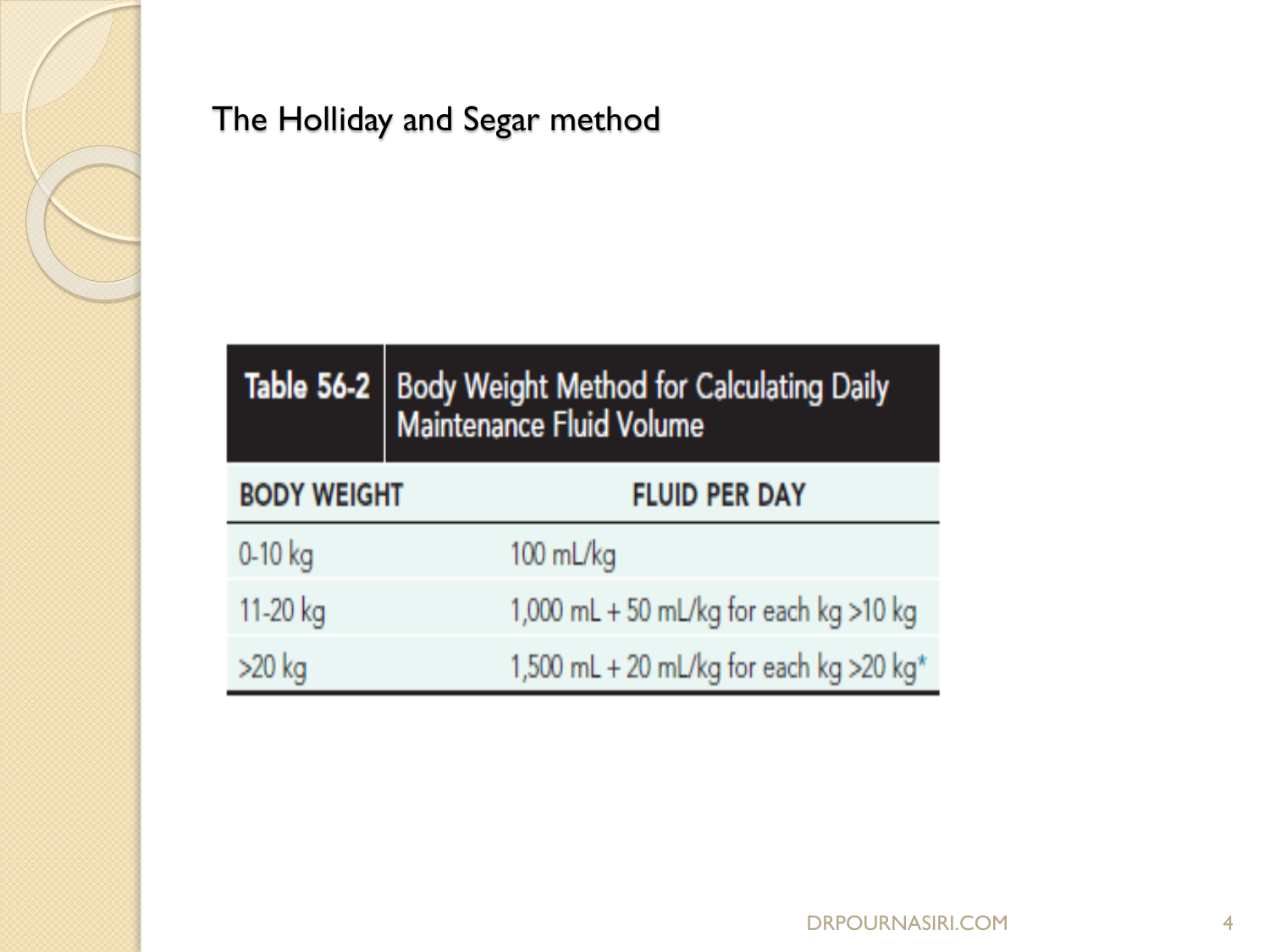

## **Electrolyte**

- Required Sodium =3MEQ/kg
- Requied Potassium=2MEQ/kg
- I cc Nacl 3% 0.5meg Na
- $\bullet$  1 cc Nacl5%  $\longrightarrow$  0.85 meg Na
- $\bullet$  1 cc Nacl20 $\frac{1}{6}$  3.4 meg Na
- -
-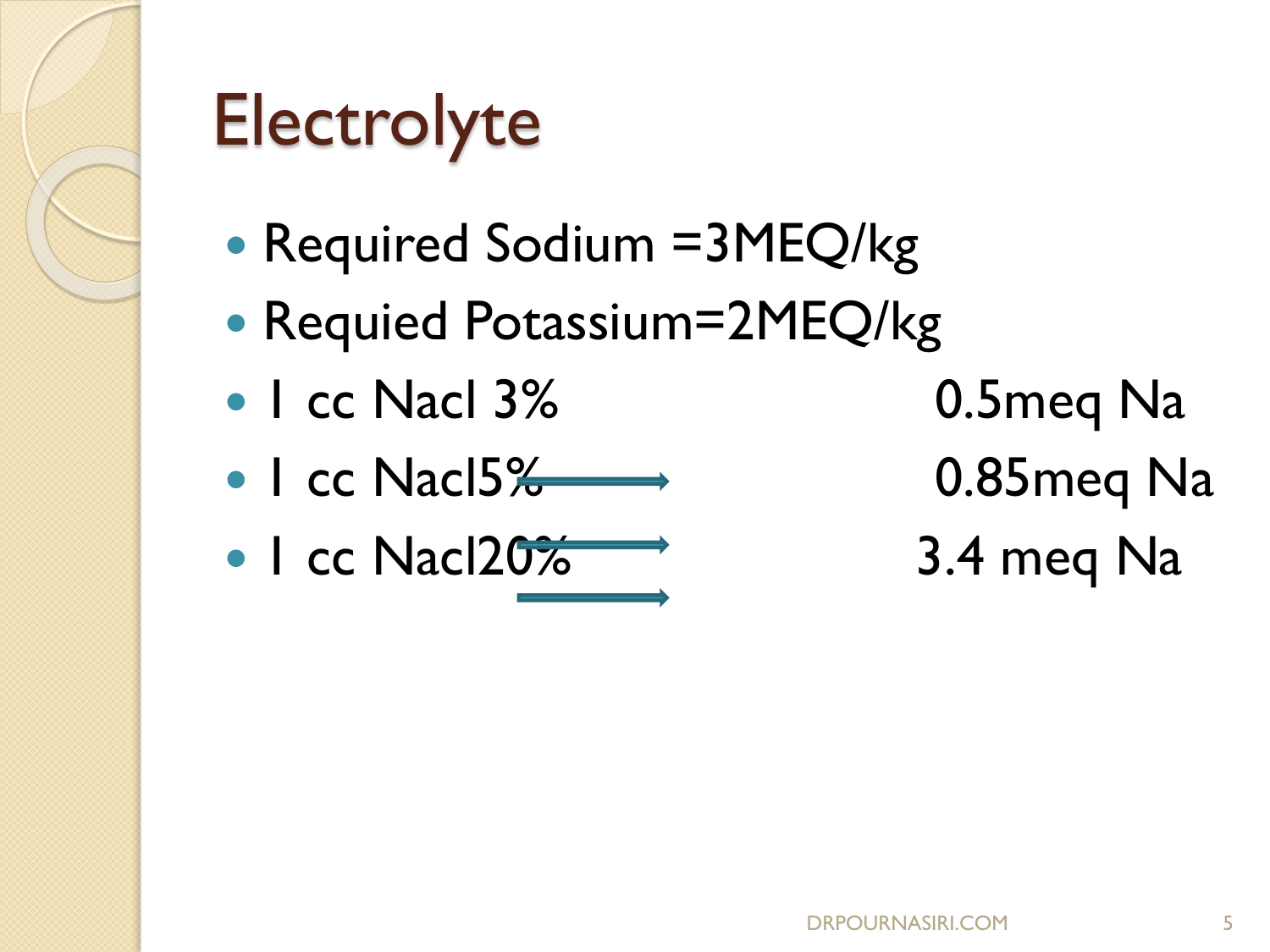## Required water for any person

- **INSESIBLE WATER LOSS +URINE OUTPUT+DEHYDRATION+ONGO ING LOSS**
- **INSESIBLE WATER LOSS +URINE OUTPUT= Maintenance**
- **INSESIBLE WATER LOSS(** *Respiratory loss+ Skin loss )* **= 400 ml/lit # 1/3 maintenance**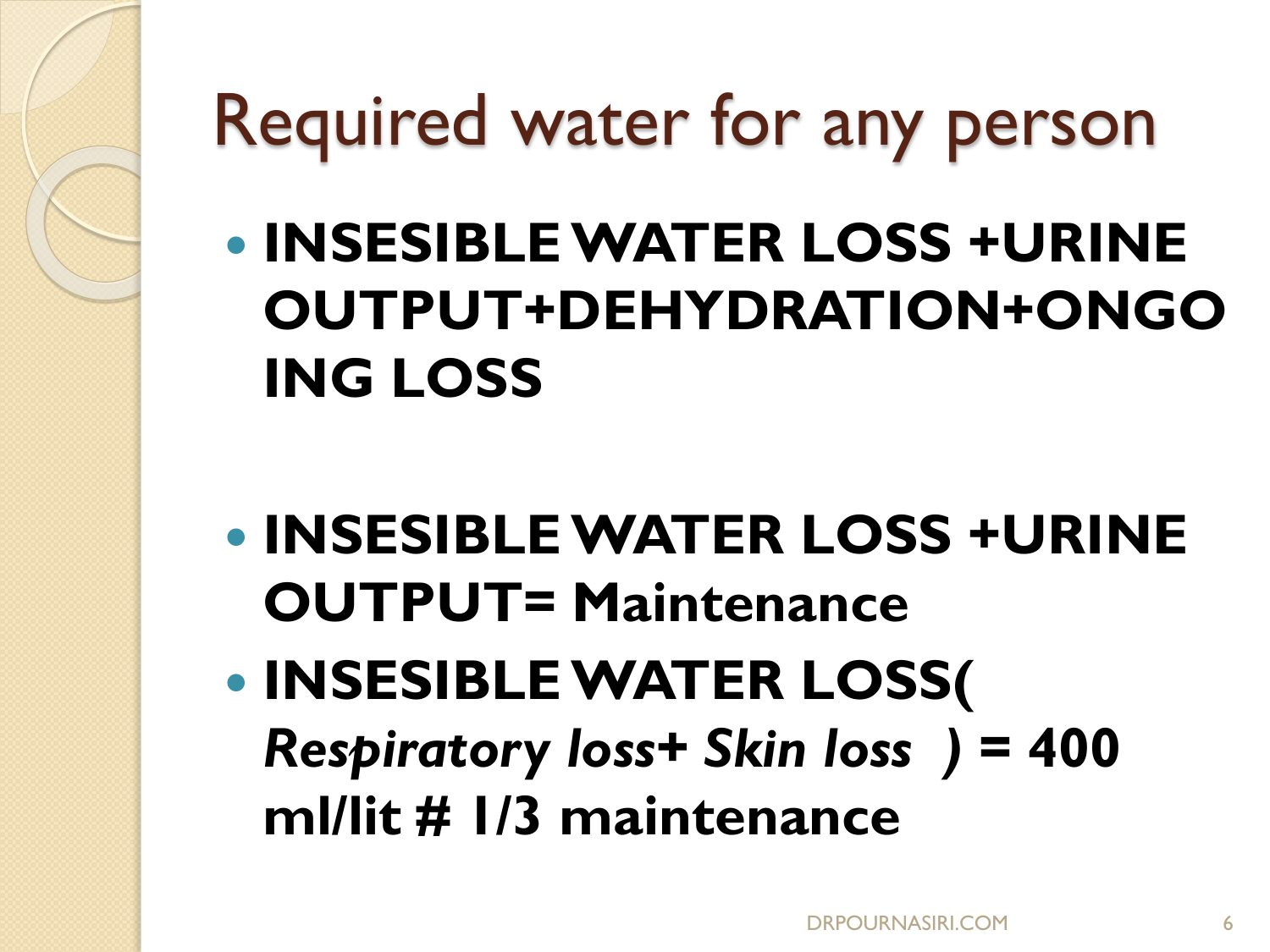### Composition of intravenous solution

| <b>Fluid</b>                             | <b>Na</b> | CI   | K              | Ca             | <b>Lactate</b>   | <b>Osmolali</b><br>ty |
|------------------------------------------|-----------|------|----------------|----------------|------------------|-----------------------|
| <b>Normal</b><br>salin $(0.9\%$<br>Nacl) | 154       | 154  |                |                |                  | 308                   |
| I/2NS(0.45%<br>Nacl)                     | 77        | 77   |                |                |                  | 154                   |
| I/ANS<br>$(0.225$ Nacl $)$               | 38.5      | 38.5 |                |                |                  | 77                    |
| Ringer                                   | 147       | 156  | $\overline{4}$ | 4.5            |                  | 311                   |
| <b>Ringer lactate</b>                    | 130       | 109  | $\overline{4}$ | $\overline{3}$ | 28               | 273                   |
| <b>DW</b>                                |           |      |                |                |                  | 252(5%)               |
| $1/3$ (NS)<br>2/3(DW5%)                  | 51        | 51   |                |                |                  | 274                   |
| 1/2(1/2DW5<br>1/2(1/2NS)                 | 77        | 77   |                |                | DRPOURNASIRI.COM | 280<br>$\overline{7}$ |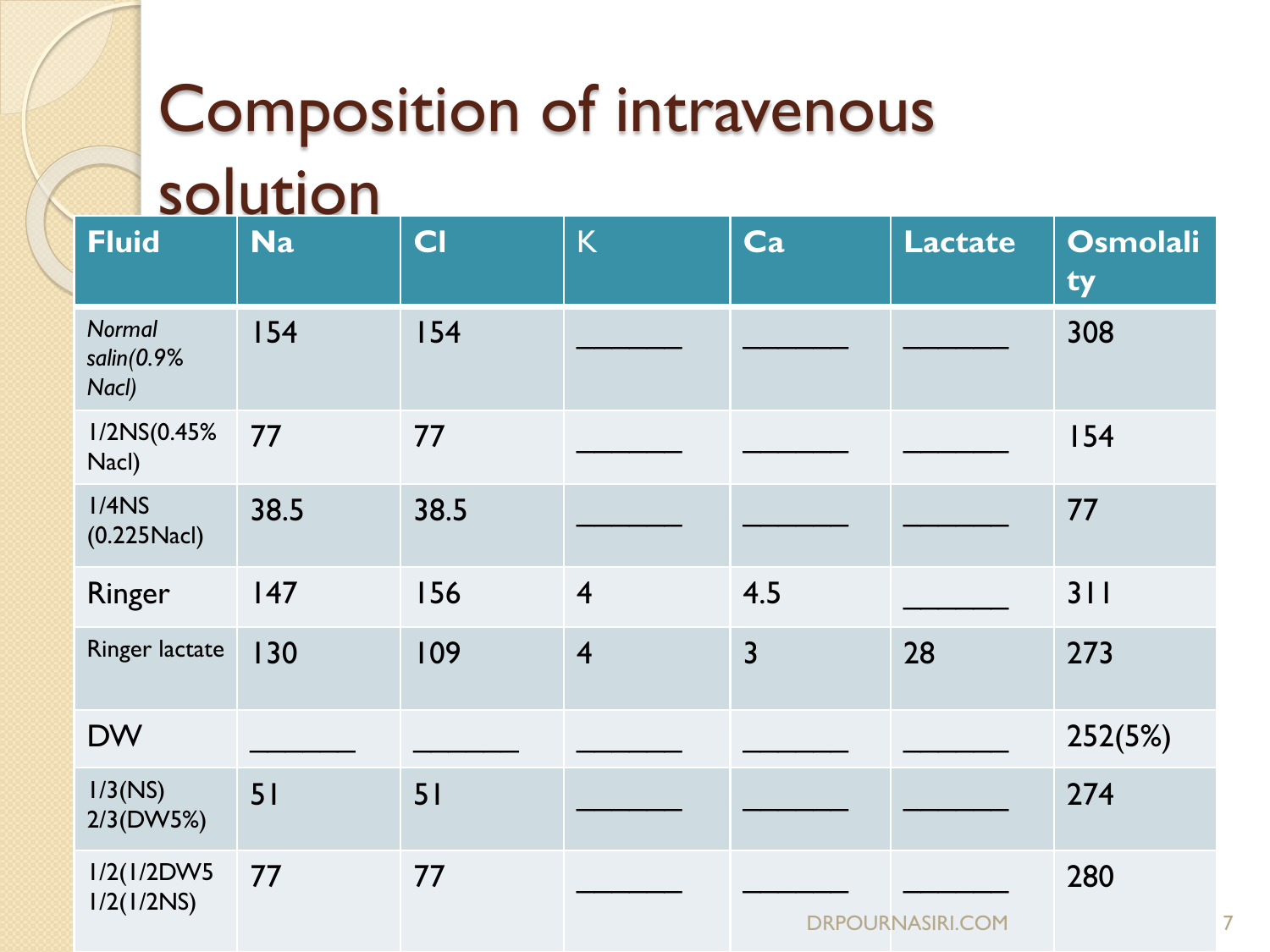A 5-y-old girl with CRF is admitted in general surgery ward because sever abdominal pain and she is candidate for doing abdominal CT scan.she should be NPO and her physician consulted with you for type and amount of intravenous fluid . Her mother claims her urine in 24 hours is only 200 cc.

Weight of the patient is 18 kilogram and her body surface area is 0.7 m2.serum electrolyte is in normal range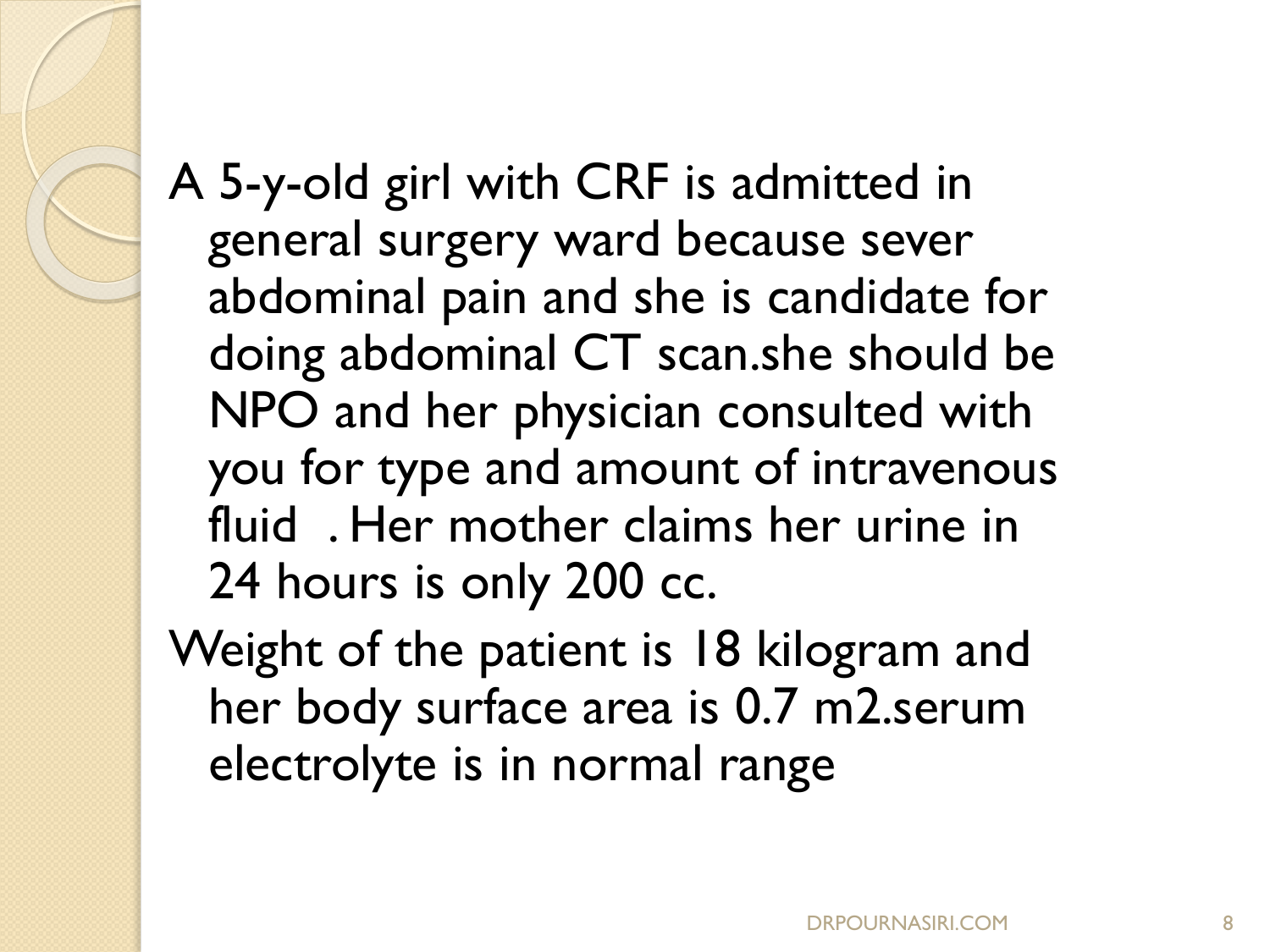## Required water for any person

- **INSESIBLE WATER LOSS +URINE OUTPUT+DEHYDRATION+ONGO ING LOSS**
- *INSESIBLE WATER LOSS +URINE OUTPUT= Maintenance*
- INSESIBLE WATER LOSS( Respiratory loss+ Skin loss = 400 ml/lit # 1/3 maintenance
	- **1/3 maintenance + ongoing loss**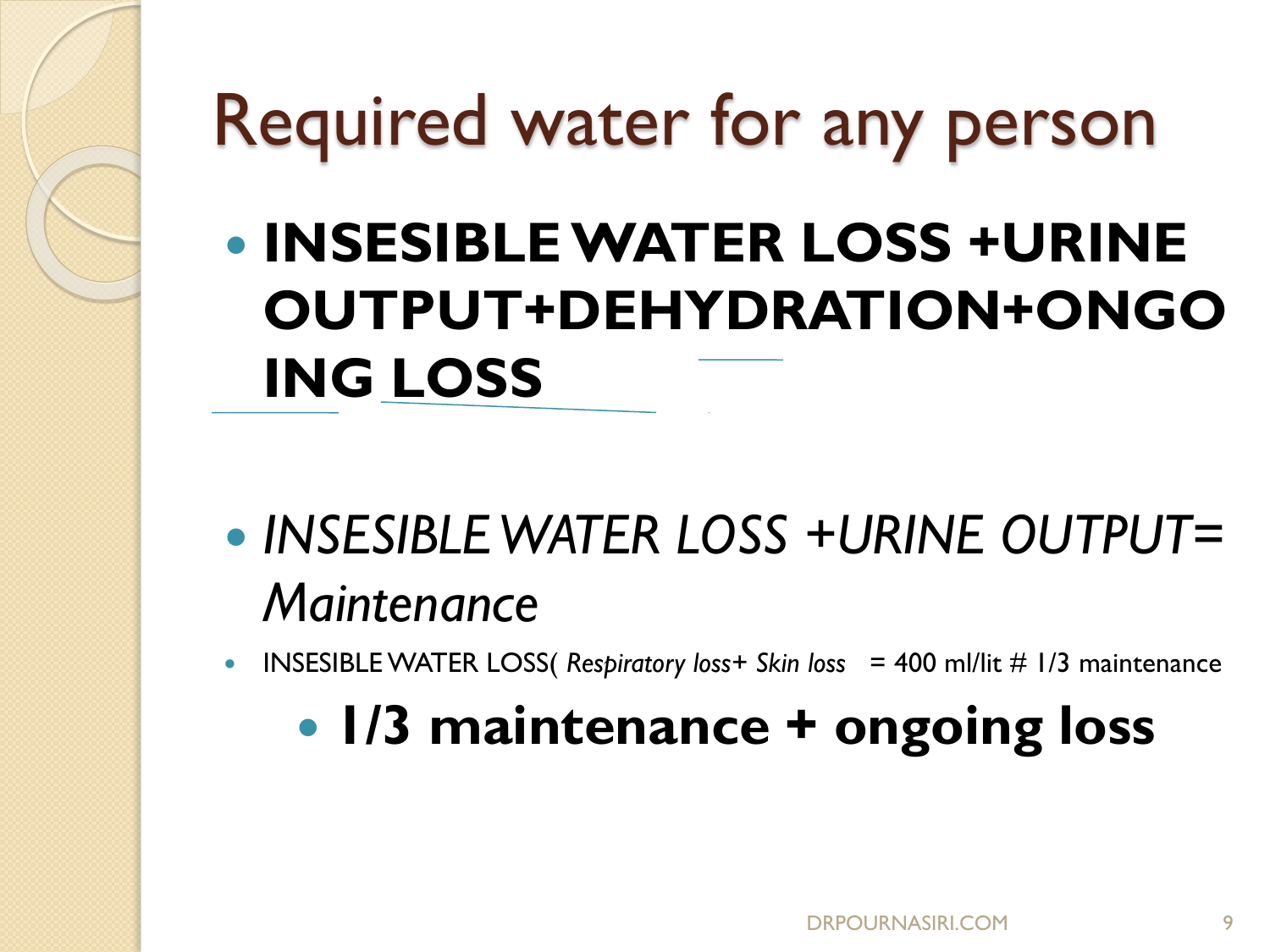#### **Table 56-9** Adjusting Fluid Therapy for Altered Renal Output

#### OLIGURIA/ANURIA

Replacement of insensible fluid losses (25-40% of maintenance) with D5 KNS

Replace urine output mL/mL with D5  $\frac{1}{2}$ NS ± KCl

#### **POLYURIA**

Replacement of insensible fluid losses (25-40% of maintenance) with  $D5$   $/$ SNS  $\pm$  KCl Measure urine electrolytes Replace urine output mL/mL with solution based on measured

urine electrolytes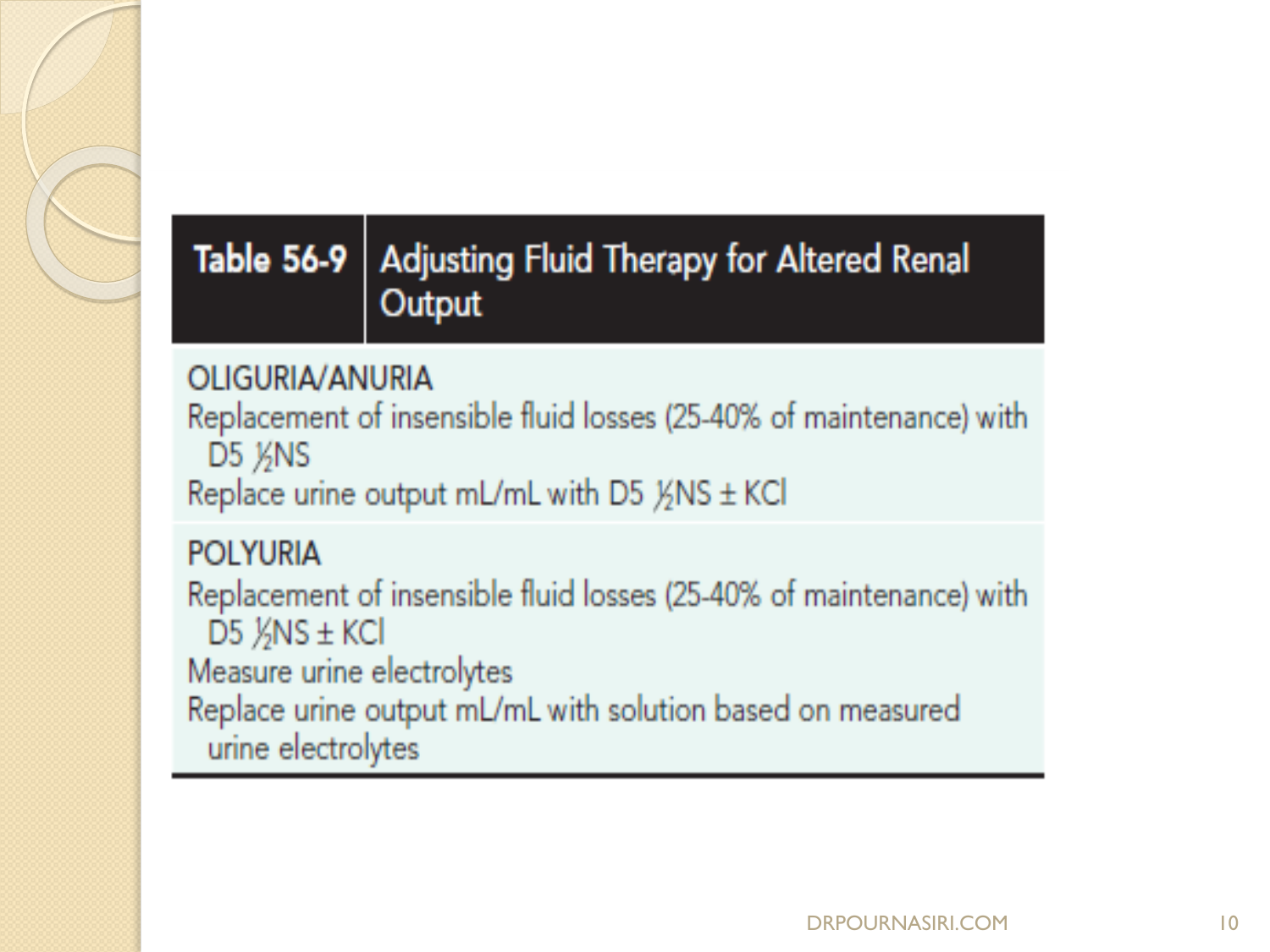### • 350 cc DS(75meq/lit) /24 hr (without potassium)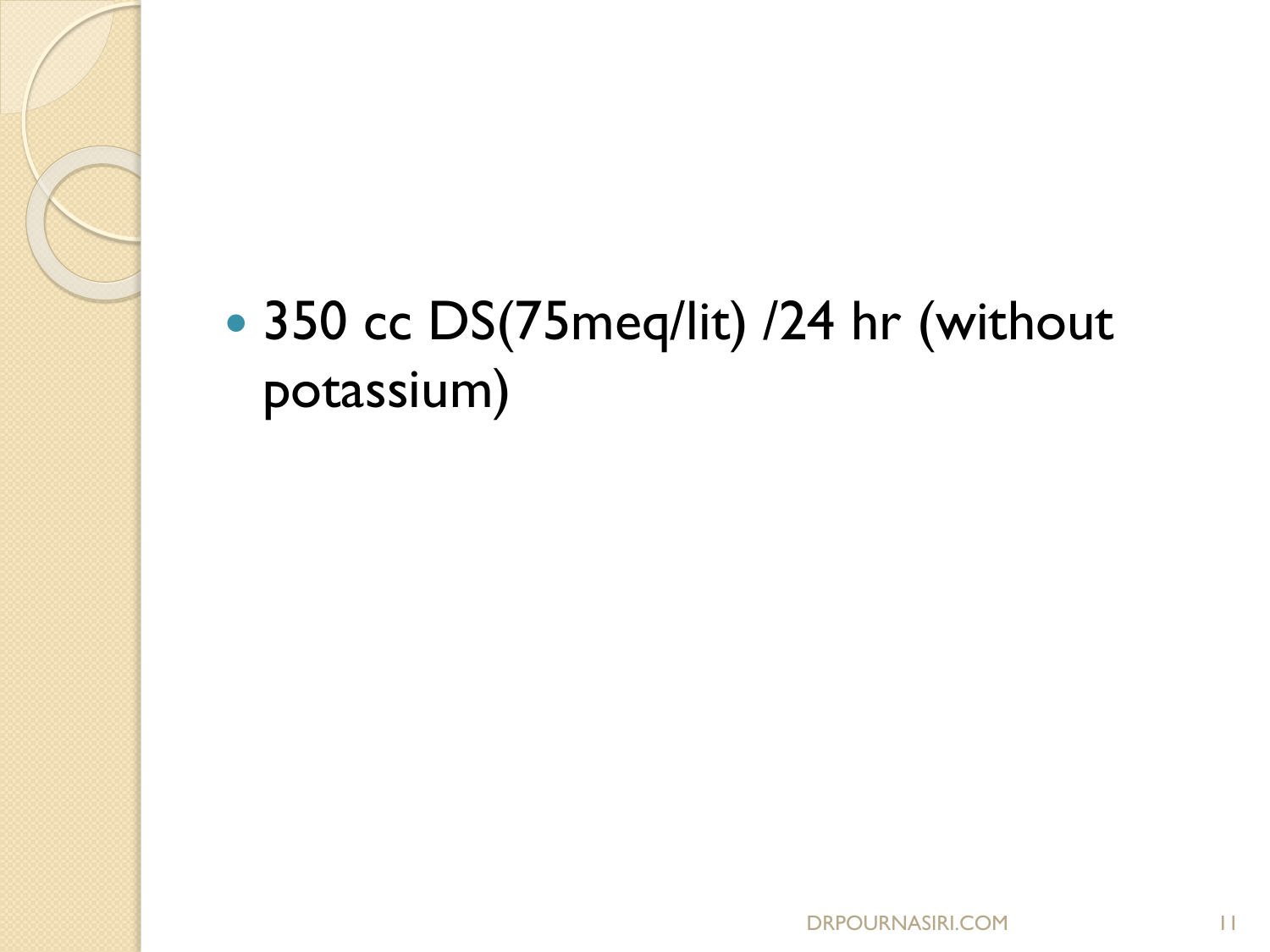A 5-y-old girl is admitted in neurosurgery ward and is candidate for remove of craniopharingioma tomorrow morning .Her physician consulted with you for time of beginning fasting , type and amount of intravenous fluid before surgery and after operation. She suffer from polyuria and DI duo to this tumor and her urine output is 6cc/hr.

Weight of the patient is 18 kilogram and her body surface area is 0.7 m2.serum electrolyte is in normal range ,urin sodium 75 meq/lit,urine potassium 20 meq/lit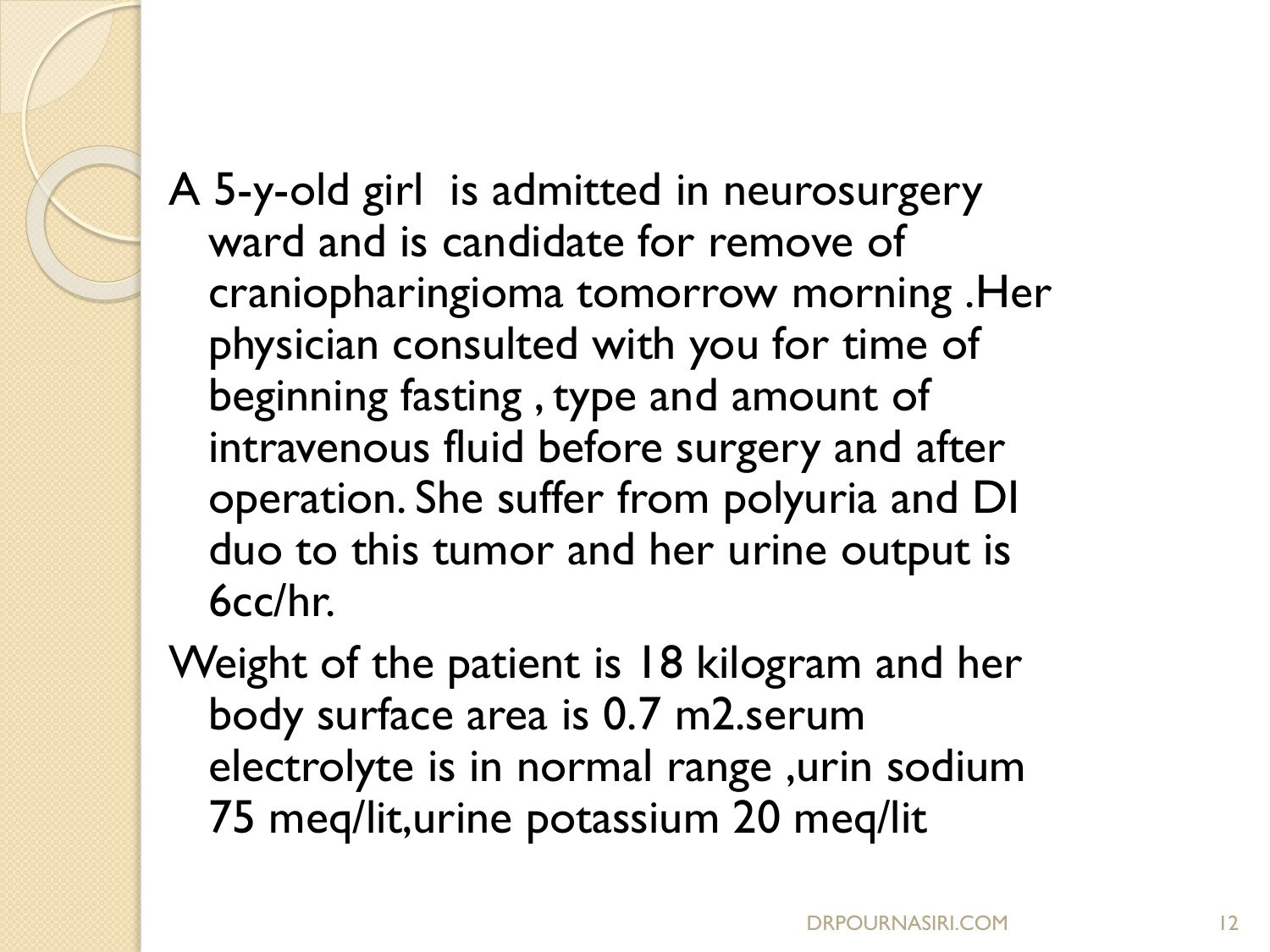## Required water for this person

- **INSESIBLE WATER LOSS(1/3 Maintenance=350 cc) +URINE OUTPUT(6ml/kg/hr)+DEHYDRATI ON+ONGOING LOSS**
- **350 cc + 6\*18\*24 =2950 cc**
- **Type of fluid ??**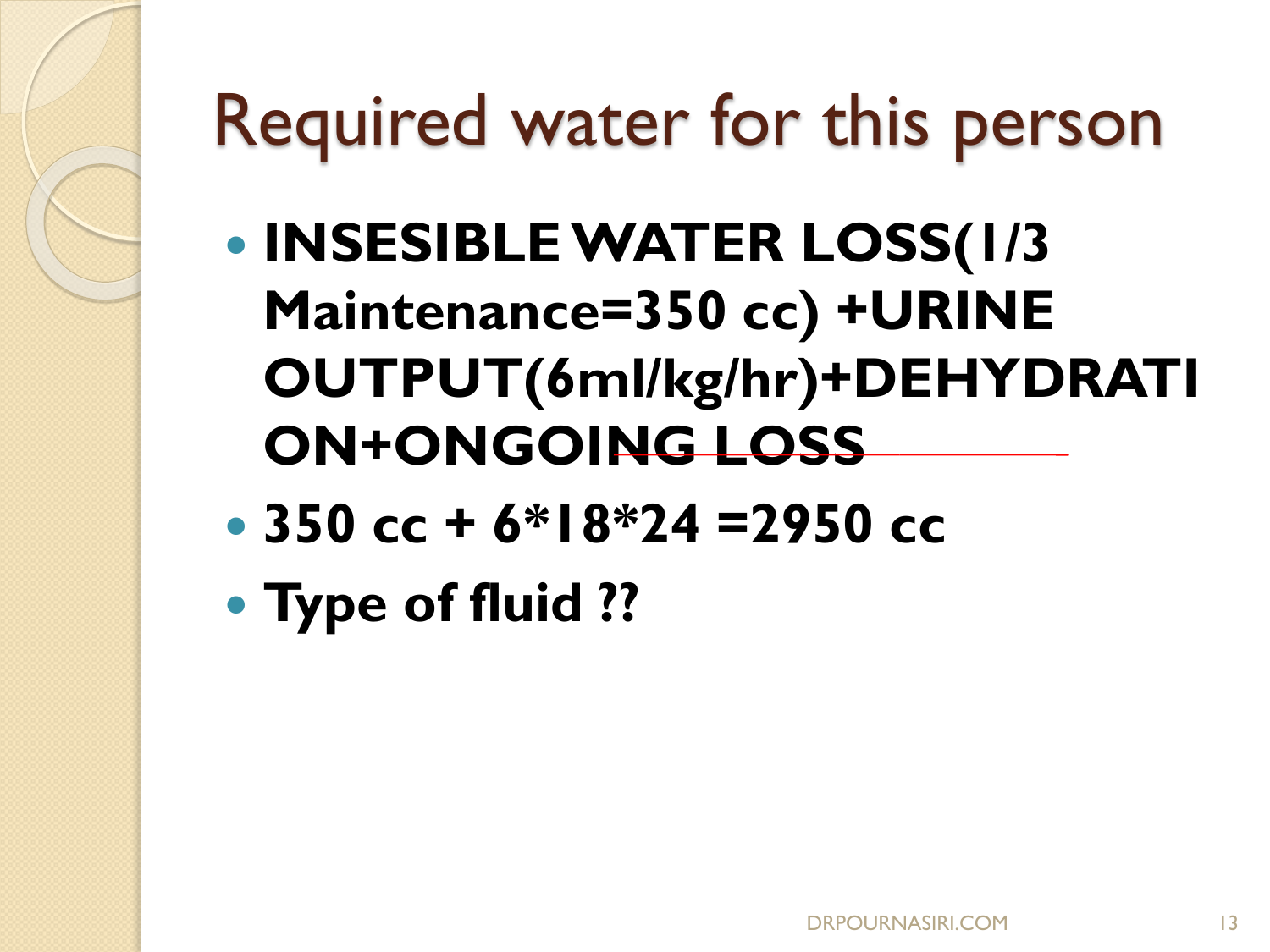### • 2950 cc DS+29.5 cc kcl 15% /24 hrs

### Or

• 2950 cc DW% +132 ccNacl20% +29.5 cckcl 15%/24 hrs.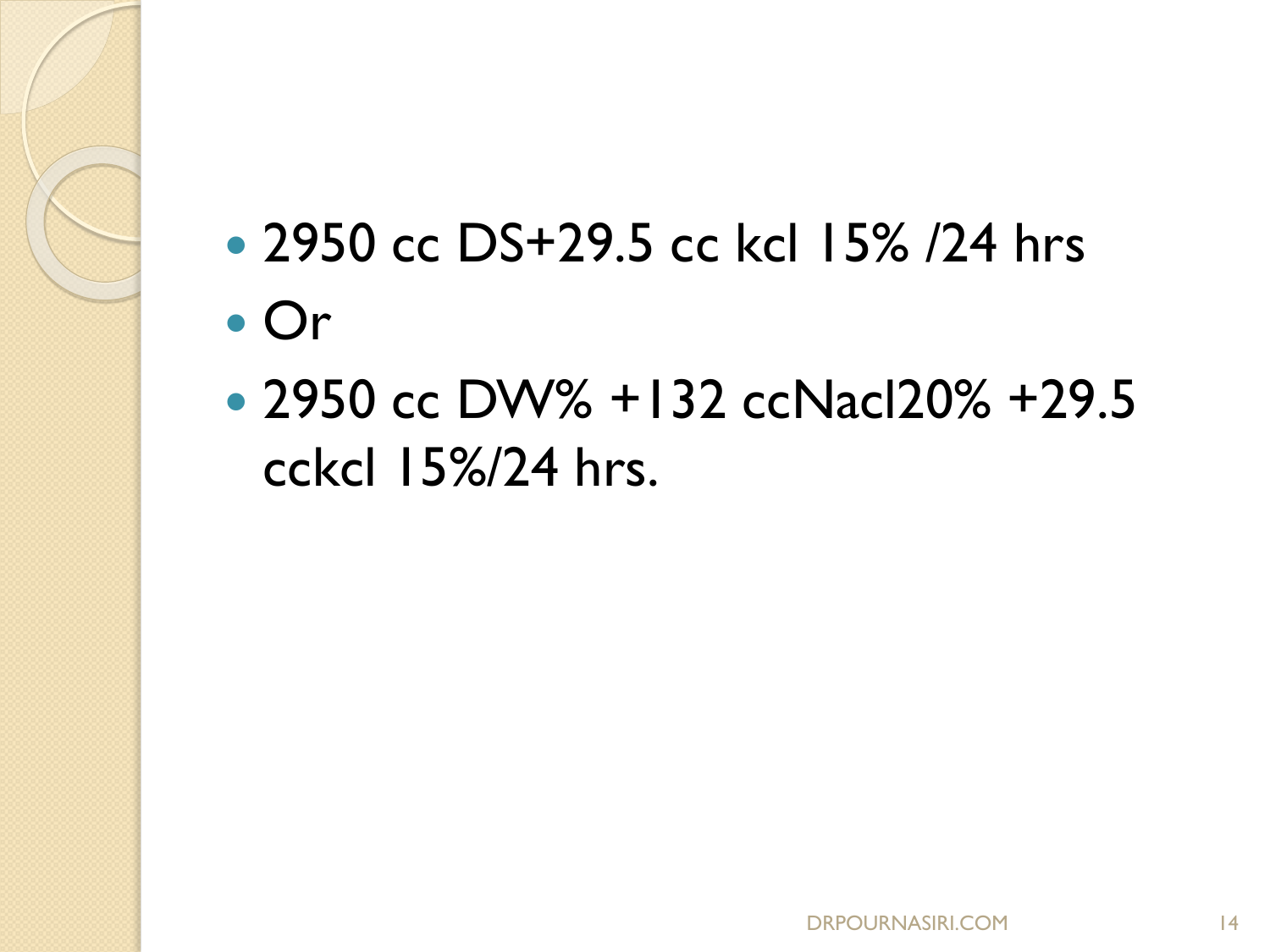